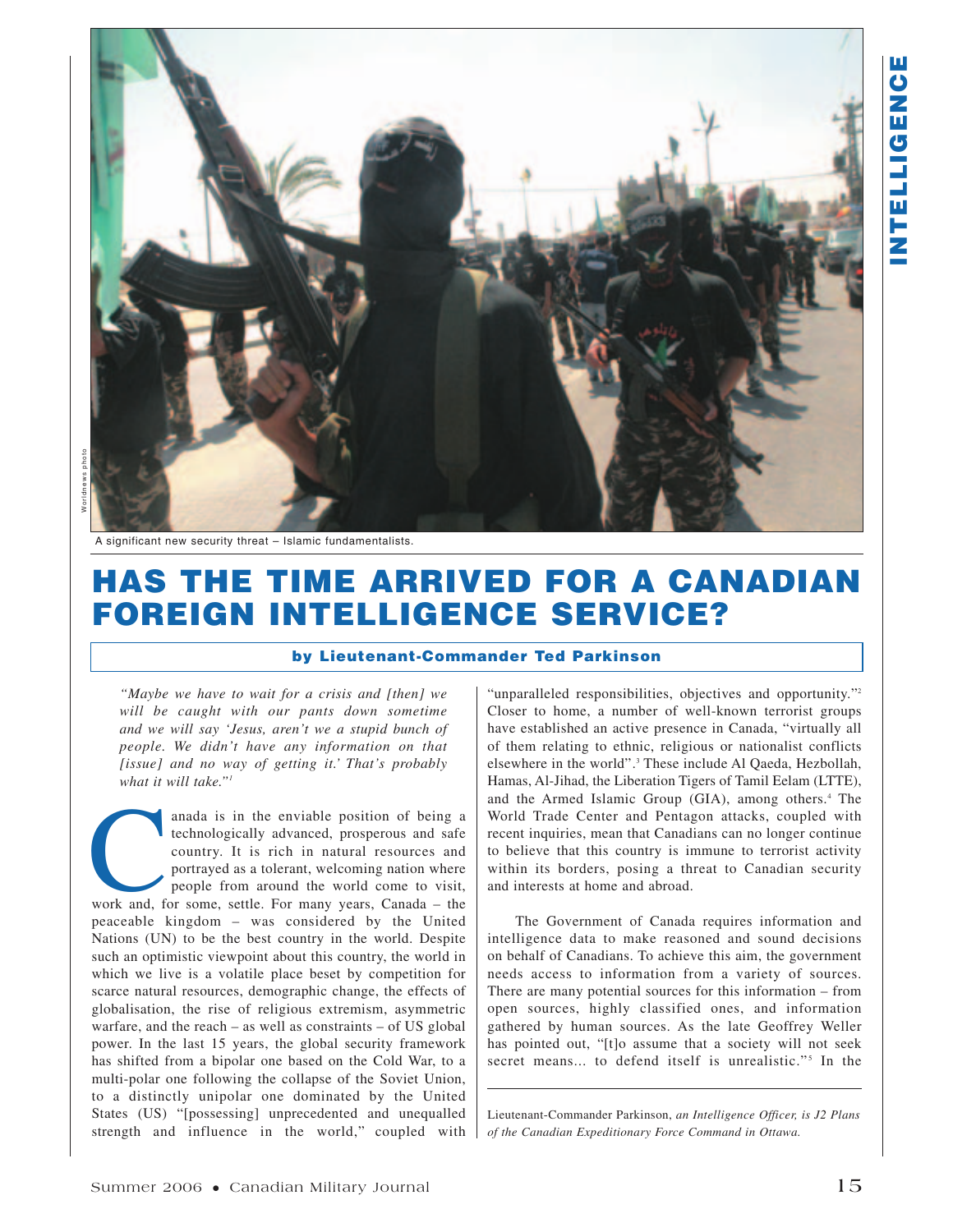$21<sup>st</sup>$  Century, inter- and intra-state conflict, non-state actors, the proliferation of sophisticated weaponry and weapons of mass destruction (WMD) have converged to change the nature of the global environment dramatically. Moreover, as manifested in the international debate over WMD and terrorism in Iraq and Iran's nuclear ambitions, this environment has strengthened a continuing need for independent, objective and balanced Canadian intelligence advice to policymakers, military commanders and the government. Indeed, *Operation Barbarossa* during the Second World War, the Yom Kippur War, the Falklands Campaign, the UN Mission in Rwanda (*Operation Assurance* for the Canadian Forces), and the human intelligence (HUMINT) sources, which lead to the capture of Saddam Hussein all point to the importance, benefits and pitfalls of intelligence derived from human sources. One means to achieve such an in-depth level of knowledge is via a foreign intelligence service that operates on the basis of collecting intelligence principally from human sources. Ironically, there is a historical reluctance to accept the fact that intelligence in its broadest sense is an essential part of Canadian government decision-making.6

As an intelligence discipline, HUMINT is among the most important collection categories used in operations. While other disciplines – such as imagery

**"The Government of Canada requires information and intelligence data to make reasoned and sound decisions on behalf of Canadians."** intelligence (IMINT), and signals intelligence (SIGINT) – are also important contributors and attract considerable attention, they cannot provide important information concerning "local attitudes, emotions, opinions, identities and importance of key players, and their interrelationships..."7 Moreover, "HUMINT can:

- provide early warning;
- provide understanding of [another nation's] population that reveals attitudes and intentions of individuals, factions, [and] hostile forces;
- reveal direct and indirect relationships (political, financial military, criminal– even emotional) among key players; and
- indicate HUMINT activities [conducted against Canadian intelligence organizations]."8

### **Aim**

The aim of this article is to demonstrate that the 21<sup>st</sup> Century security environment and government information and intelligence requirements are sufficiently intricate and demanding that the time has come for Canada to establish a foreign intelligence service.

## **Scope**

In deverses is n developing this service we will examine the following

- the "new" Canadian intelligence community, in order to place the activities of the national intelligence machinery in context;
- the historiography of intelligence in Canada; and
- the 'pros and cons' of a foreign intelligence service.

## **Definitions**

I ronically, no government-agreed definition of intelligence<br>in Canada exists. Therefore, in the interests of clarity ronically, no government-agreed definition of intelligence and consistency, the following definitions will be used throughout:

**Intelligence** is "the product resulting from the processing of information concerning foreign nations, hostile or potentially hostile forces or elements or areas of actual or potential operations. The term is applied to the activity which results in the product and to the organization engaged in such activity."<sup>9</sup>

**Security Intelligence** is "intelligence on the identity, capabilities, and intentions of hostile organizations or individuals who are, or may be, engaged in espionage, sabotage, subversion, terrorism, criminal activities or extremism."<sup>10</sup> Typically in Canada, security intelligence is "collected to help maintain public safety and protect national security."<sup>11</sup>

**Foreign Intelligence** is intelligence data about the "plans, capabilities, activities or intentions of foreign states, organizations or individuals. It is collected to help promote as well as to safeguard national interests." More importantly, foreign intelligence "need not have a threat component."<sup>12</sup>

### **The Canadian Intelligence Community**

Figure 1 depicts the Canadian intelligence community, as it existed prior to 12 December 2003. The principal departments and agencies at the time were the Canadian Security and Intelligence Service (CSIS), the Communications Security Establishment (CSE), the Department of National Defence (DND), and the Royal Canadian Mounted Police (RCMP).

After 12 December 2003, however, there were significant changes that Prime Minister Paul Martin put into effect immediately upon taking office. They are depicted in Figure 2.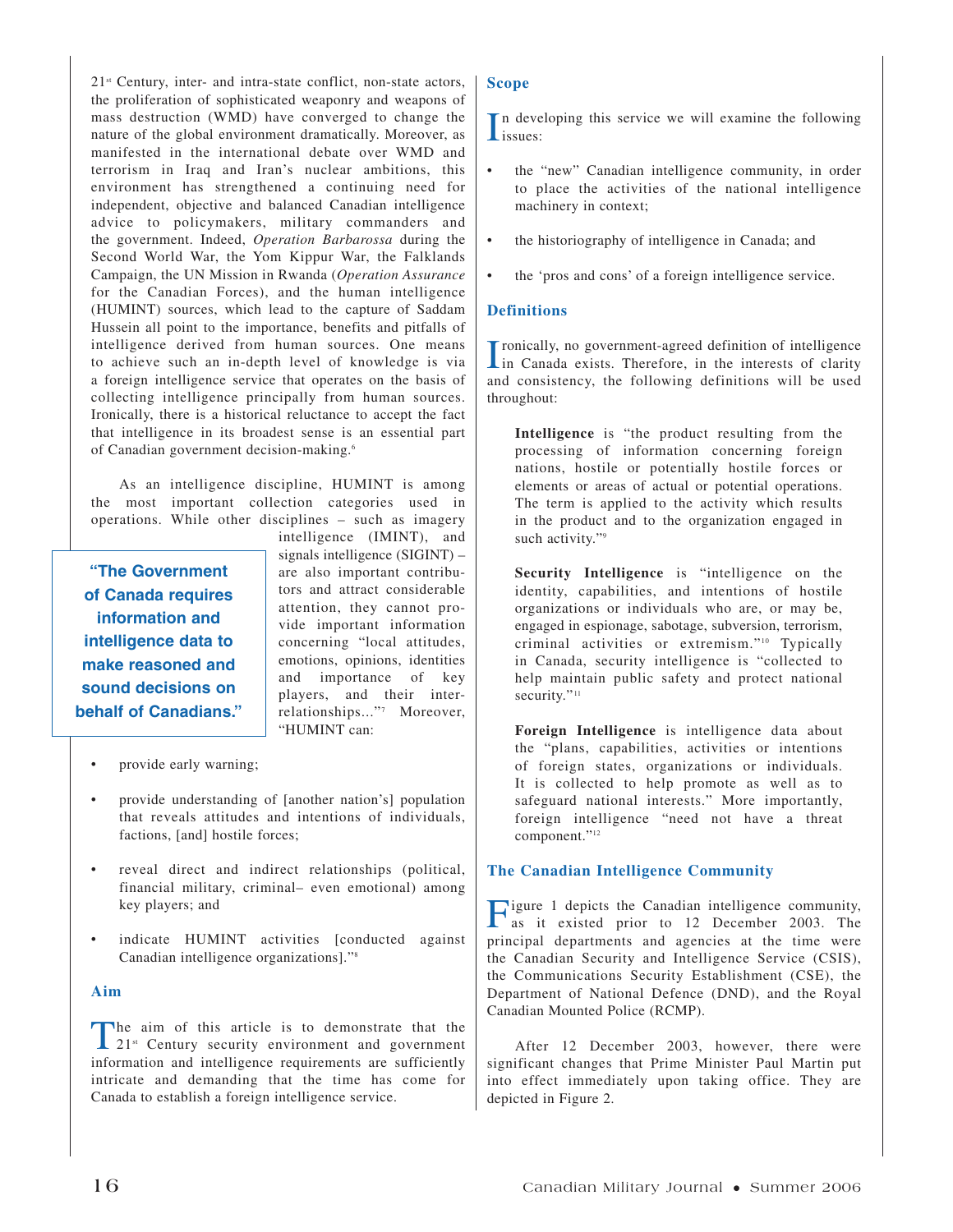





the NSA reports and his working relationship with the Deputy Minister at Public Security and Emergency Preparedness Canada (PSEPC), the Foreign and Defence Policy Advisors, and the Clerk of the Privy Council, the current intelligence community is more representative of the producers and their clients. This situation is driven, in part, by a broader view of security than has been the case in the past, as well as by the realities of  $21<sup>st</sup>$  Century intelligence requirements.14 That said, these very practical changes drive hard against the generalized view of intelligence and its place in Canadian political culture. The quotations below set the scene for the discussion of Canadian intelligence

worked out, such as to whom

"With remarkable *stealth,* [then-Prime Minister] Paul Martin developed... a surprising and ambitious security agenda."<sup>15</sup>

historiography:

"At the political level in Canada, there has been little interest in utilizing intelligence as a regular tool to assist decision-making."16

"Until recently, [intelligence] has played no role whatsoever in public discussion of foreign, defence and security policy."<sup>17</sup>

However, the question that begs expression is: "Why has intelligence not played a more overt role in our national past?"

Note the strengthening of the Public Safety portfolio, and the establishment of the Canada Border Services Agency (CBSA). This arrangement validates the requirement for a more integrated approach to the Government of Canada's intelligence community. Another important development was the creation of the post of National Security Advisor (NSA),<sup>13</sup> and his role will continue to evolve, particularly as the 2004 National Security Policy implementation, and the 2005 International and Defence Policies take shape. While some details and procedural issues remain to be

## **The Historiography of Canadian Intelligence**

As Geoffrey Weller has written, for a country with a small intelligence establishment, Canada has "produced quite a sizeable literature on such matters."18 Regrettably, in the first instance, the 'lion's share' of this literature has been related to security intelligence, overly focused upon oversight and accountability, and fixated upon the circumstances surrounding RCMP wrongdoing and the resultant McDonald Commission.19 The Commissioner's ultimate finding that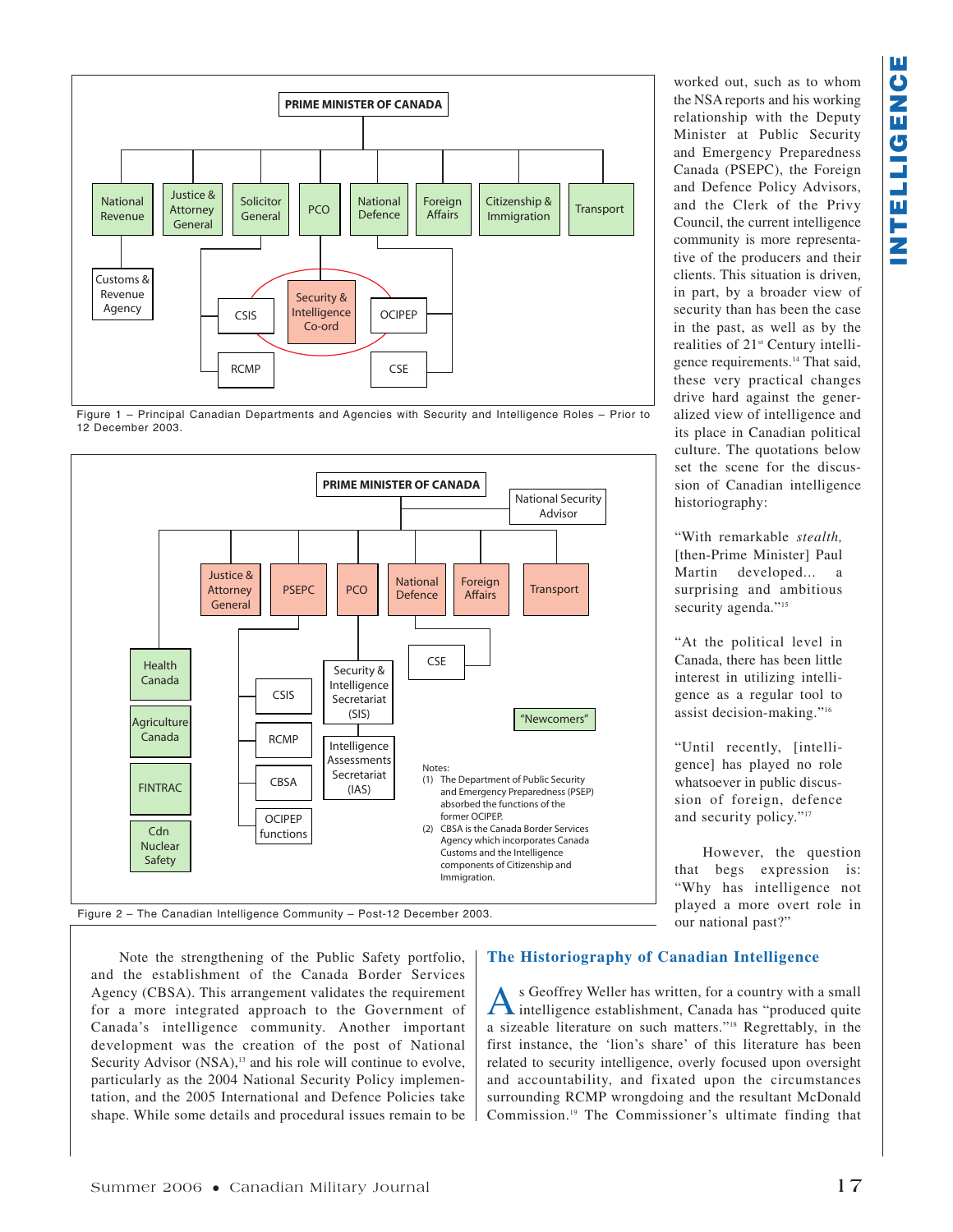the "university study of intelligence is, indeed, quite healthy in Canada,"<sup>20</sup> is somewhat overstated when one considers the all-source intelligence dimension. First, while there have been many improvements – generated through intelligence studies conducted at the Norman Paterson School of International Affairs at Carleton University, the Centre for Military and Strategic Studies at the University of Calgary, the Centre for Conflict Studies at the University of New Brunswick, and the War Studies program at the Royal Military College of Canada – much work needs to be done to improve Canadians' knowledge of the national security and intelligence community.<sup>21</sup> Second, continually portraying intelligence as somehow unsavoury, 'stealthy', or trampling on the rights of Canadians does not contribute to an informed debate on the issues at hand. Nor, until recently, would senior officials discuss serious security and intelligence issues, except when responding to a scandal, typically involving CSIS.<sup>22</sup> To exacerbate this weakness, public policy groups have paid virtually no attention to security and intelligence matters. Third, continually portraying CSIS or CSE as the 'intelligence community' is unhelpful, and it does not acknowledge the contributions of other departments, such as Health, Agriculture and Agri-Food, Finance, and the Canada Border Services Agency (CBSA). Nor does it acknowledge the importance of economic issues.23 Fourth, there has been precious little engagement at the political level *writ large,* although there is evidence suggesting greater need for further intelligence collection, particularly abroad.24 Fifth, it must be said that the intelligence community bears some responsibility for this lack of knowledge, as it is the community's responsibility to brief fully those in positions of power with respect to the capabilities and limitations of the intelligence community as a whole. However, this presents a challenge when dealing with an unreceptive or disinterested audience. Suffice it to say that all these conditions cloud the discussion of establishing a foreign intelligence agency. Finally, only very recently has Canada developed any form of national security framework – one that clearly articulates our national interests – based upon a clear understanding of what actually constitutes 'national security', where domestic and international interests would be compared against the global security environment as assessed in, for example, the United Kingdom's excellent strategic survey, entitled *Strategic Trends.* This Canadian National Security Policy (NSP) document allows for

**"However, the question that begs expression is: 'Why has intelligence not played a more overt role in our national past?'"**

clear linkages between the government's '3-Ds' – defence, diplomacy and development – approach, and the world in which Canada finds itself situated. These links facilitate the development of intelligence collection strategies that would employ a foreign intelligence agency, in concert with other collection disciplines.

Prior to the promulgation of Canada's NSP, which was released with great fanfare on 27 April 2004, Canada essentially totally lacked a national security framework. Indeed, it is true to say that Canada lacked "any process even remotely comparable [to the United States and the United Kingdom] in analytical vigour, multi-department involvement, coherence and consistency."25 From the American and the British planning communities, the US published its National Security Strategy, the UK its British Defence Doctrine *Strategic Trends,* as well as *Active Diplomacy for a Changing World: The UK's International Priorities.*<sup>26</sup>

Canada's NSP achieves this aim by laying out Canada's national security interests:

- protecting Canada and Canadians at home and abroad;
- ensuring Canada is not a base for threat to our allies; and
- contributing to international security.

In addition, Canada's core values are defined as democracy, human rights, respect for the rule of law, pluralism, openness, diversity and respect for civil liberties.27 Thus, for the first time, Canada's national security framework is relatively concise, the success of which is predicated on a sound intelligence base.

That said, additional work remains to be done vis-à-vis the NSP, as the policy does not differentiate sufficiently between threats (security) and hazards (public safety), since not everything is, in actuality, a threat, even though it is so designated.<sup>28</sup>

## **Previous Discussions**

As Alistair Hensler – a former Assistant Director<br>
of CSIS – has pointed out, the issue of a foreign intelligence service in Canada has been discussed at various stages since at least 1945. For example, a former post-war Chief of the General Staff, Lieutenant-General Charles Foulkes, proposed the establishment of a 'National Intelligence Organization'. The aim of the proposal was to "consider means for advancing the efficiency of resources of intelligence relating to Canada's National interest."29 His paper on the subject highlighted the importance that assessments, to be effective, "must be from a national viewpoint," due to the growth of "Canada as a World Power [after the Second World War, which demanded] an independent appraisal of world affairs."30 Furthermore, he went on to state that "[a]ny system whereby the [assessment] is made from incomplete intelligence acquired from other countries, *or the acceptance of another nation's [assessment]... cannot possibly satisfy the Canadian requirement. Such a system would presuppose a degree*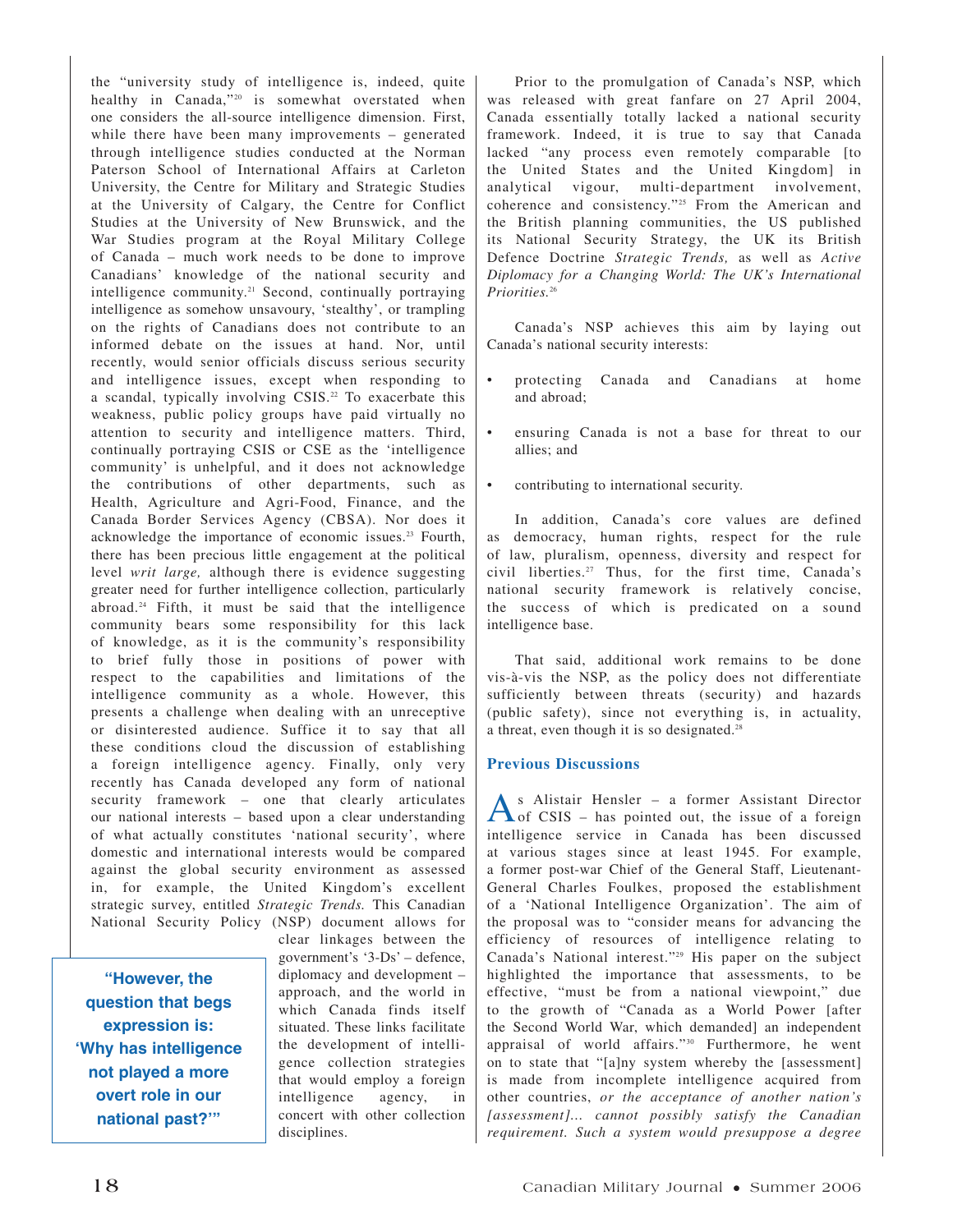

Igor Gouzenko, the Soviet defector who in 1945 revealed a Russian spy net in Canada, was hooded for his own security against communist vengeance.

*of political, economic and military dependence incommensurate with the national outlook."*<sup>31</sup> This view would be echoed 20 years later in an article raising a concern that Canada's Joint Intelligence Bureau was too dependent on the Americans and the British for its intelligence data.<sup>32</sup> Foulkes's paper then added that, while the issue of whether Canada should have a foreign intelligence service was a "matter of high policy," such an organization could be added to the proposed Joint Intelligence Bureau.<sup>33</sup> Yet, the evidence also suggests that the issue of a foreign intelligence service "[has never been] studied in a comprehensive way" by the bureaucracy and the concept, therefore, "[has never been] presented to ministers."34 However, a number of reasons caused this situation, including a lack of broad national intelligence experience, the repugnance generated toward intelligence and espionage resulting from the Gouzenko affair in 1945 – and to a singular dislike generated for US intelligence organizations of the time, notably the Office of Strategic Services (OSS). Such myopic and naïve views, coupled with the "intransigence of the personalities who were setting [security and intelligence] policy,"35 have stunted serious debate and examination of the 'pros and cons' of foreign intelligence collection for the past 60 years.

## **The 'Pros and Cons' of a Foreign Intelligence Service**

As previously mentioned, the idea<br>
of a foreign intelligence service has been discussed at great length since the end of the Second World War. Ironically, this writer's research shows that while many academics – present and former practitioners (Starnes, and – eventually – Hensler and Stafford) – support a foreign intelligence agency, the bureaucracy has traditionally opposed it (including George Glazebrook and Norman Robertson at the Department of Foreign Affairs and International Trade (DFAIT)).<sup>36</sup> In addition, the political level has not been engaged, and, in reality, no *serious* in-depth study available in the public domain examining *all* of the issues has ever been conducted.

## **The 'Pros'**

First and foremost, Canada would achieve greater independence in foreign policymaking, especially in the economic field, and such policymaking should be based upon independently collected data. Second, as area expert analyst Finn points out, "[the] most compelling argument of all, but one that does not often make the pages of reports, is that in a crunch our friends may conduct foreign intelligence operations against us, particularly in the economic and trade arenas." His deduction is that Canada

should not only be able to counter such collection operations, but "pursue them for our own ends."<sup>37</sup> Indeed, other experts in the field discuss the importance of economic intelligence extensively.38 Third, a foreign intelligence agency would alleviate Canada's continued dependence upon intelligence produced by our partnerships and allies. Moreover, we would assess our own raw data based on Canadian requirements – current and future intelligence data needs versus any Allied finished intelligence products that they are willing to share. And they do not share everything. In addition, such finished intelligence can reflect a producing nation's bias. The Standing Committee on National Defence and Veterans Affairs (SCONDVA) opined that "[c]ooperation with our allies is essential and productive, but (Canada) would be foolhardy to assume that [they] always view events through the same lens as we do or their national interests are always in harmony with ours."<sup>39</sup> Fourth, there are potentially significant *quid pro quo* benefits, as intelligence remains a highly personalized effort, and independently collected and analyzed intelligence is a good bargaining chip, especially with non-traditional intelligence allies. Fifth, there is significant potential to improve overall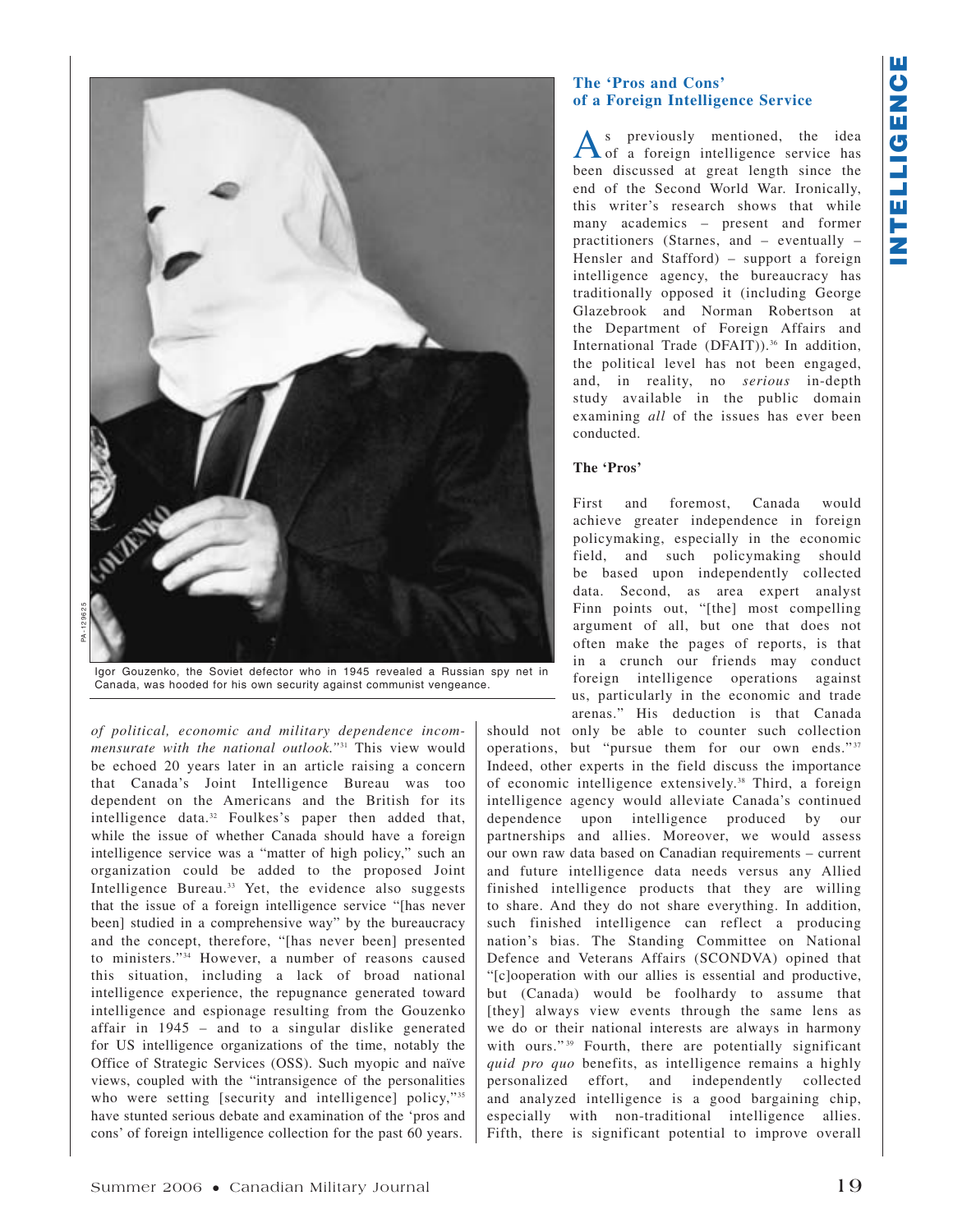

Members of the Islamic Jihad fire missiles towards the Israeli town of Sderot near the Gaza Strip, 31 May 2006.

governmental situational awareness, and, thus, its ability to ascertain an adversary's inner secrets. Sixth, a legislative framework for the entity already exists, with both the *CSIS Act* and David Pratt's Private Member's Bill, C-409, *An Act to Establish the Canadian Foreign Intelligence Agency.*40 Current and former directors of CSIS point out that the *CSIS Act* already authorizes the Service to conduct operations abroad – likely under the aegis of Section 12 of the  $Act$  – and  $21<sup>st</sup>$  Century events have "increasingly required [CSIS], *as was envisaged by those who designed the Act,* to operate abroad."41 Additionally, Anne McLellan's speech in March 2004 specifically stated that Canada "must continue to enhance [its] capacity to collect [intelligence] abroad." <sup>42</sup> According to Elcock, the result is: "working covertly abroad has become an integral part of the Service's operations."<sup>43</sup>

### **The 'Cons'**

Establishing a foreign intelligence service would not be without its challenges. First, it would appear that the bureaucracy and elements of governmental leadership remain sceptical of the benefits of such a capability. This is due to a prevailing view that because Canada's intelligence needs "are being met by current arrangements,"44 there is no requirement for a foreign intelligence agency. Second, it would be overcoming a 'Johnny Canuck come lately' perception vis-à-vis the more experienced agencies, namely the Central Intelligence Agency (CIA), the British Secret Intelligence Service (BSIS), and the Australian Secret Intelligence Service (ASIS), just to name a

few. In such an important business, inexperience can compromise sources and embarrass both the organization and the parent nation. The key to success will be recognizing that such a capability cannot be created overnight; it must be implemented via an incremental approach, and expectations must be managed accordingly. Third, there is a view that having such a capability will somehow result in a loss of Canada's reputation abroad, based upon, *inter alia,* a 'balanced approach' in the Middle East, or 'constructive engagement' in other regions, or being a 'helpful fixer' by promoting peace, order and good government. Such a view is a fallacy perpetuated by successive governments of both political persuasions unwilling to conduct a

serious study of Canada's national security interests until the present. Truth be told, the reaction on the part of the broader international community could enhance our global standing, as others would applaud Canada's efforts to wean itself from its intelligence dependence, thus enhancing national information sovereignty.<sup>45</sup> Fourth, while it can be argued that other vehicles for intelligence collection exist (diplomatic posts, Canadian Defence Attachés, SIGINT and interview programs, and increased use and access to open sources), in the post-Cold War asymmetric world in which we live, the old intelligence arrangements are no longer sufficient, and making foreign policy decisions without applying *all* sources is most unwise. Finally, the issue of cost is continually raised as a reason not to establish a foreign intelligence service, rather than as a factor in *establishing a capability* for which the government has validated the requirement. Depending on the source, estimates vary from \$10 million (Hensler) to \$20 million (SIRC) to \$60 million (Starnes); however, no serious analysis has ever been conducted. Thus, while cost is an important factor, even at the upper range, \$60 million is, in the grand scheme of things, relatively modest, and certainly not a significant impediment when compared to the billions of dollars the federal government spends on other activities of lesser demonstrable return.

## **Conclusion**

The issue of a Canadian Foreign Intelligence Service has been discussed – on and off – for at least the last 60 years. As is often pointed out, Canada is one of very few Western powers not to have such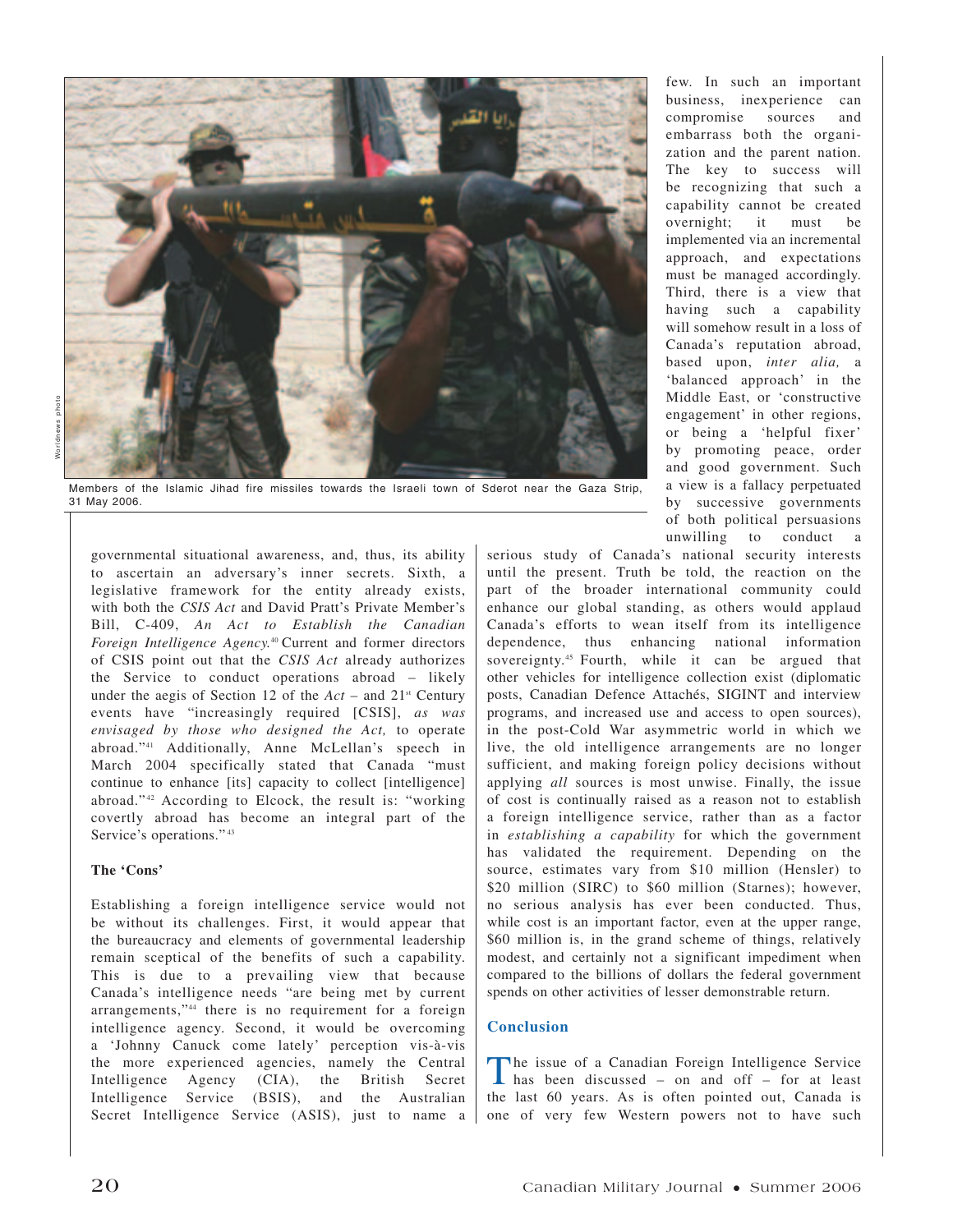**"As Alistair Hensler – a former Assistant Director of CSIS – has pointed out, the issue of a foreign intelligence service in Canada has been discussed at various stages since at least 1945."**

a capability. That fact, in and of itself, should not be the primary determinant of whether Canada should have a foreign intelligence service. The reality, however, is that the world has changed, the concept of national security has changed, and, therefore, Canada's intelligence needs have also changed. While the issues outlined above are significant,

others remain. They include a clear mandate; clearly articulated collection requirements benchmarked against that mandate; procedures and protocols; recruiting and training; reliable analysis of costs (personnel, infrastructure, equipment), and so on. Therefore, such a service cannot be created overnight, and a five-to-ten-year period required to reach a high level of proficiency cannot be ruled out. Indeed, it took CSIS 20 years to evolve to what it is today. In addition, there is broad 'whole-of-government' recognition that we cannot continue to rely upon *finished* intelligence produced by other nations, particularly in the HUMINT realm. As mentioned earlier, HUMINT can, in concert with other sources, contribute significantly toward revealing and understanding attitudes of individuals, organizations and governments, especially if that source has direct access to an adversary's inner circle, or to senior government officials.46

In the modern era, Canadian government policymakers have suffered from a dependence on foreign-derived intelligence, collected to meet the needs and intelligence requirements of *their* country, versus *our own.* In strategic areas, notably national security, economics and trade, we abrogate our sovereign responsibilities by such reliance – particularly when assessing raw data based upon Canadian requirements, and current and future intelligence data needs versus the Allied finished intelligence products that they are willing to share. This country has, indeed, been very lucky, and whether Canada commits to combat or peacekeeping operations overseas, the government must have the tools at its disposal to make reasoned decisions, based upon Canadian informational sovereignty. The 21<sup>st</sup> Century asymmetric world is more complex and – critically – more nuanced and subtle than the bipolar Cold War construct. It is interesting to note material in the public domain that indicates the government is carefully laying the groundwork for a foreign intelligence agency.47 Finally, as the issue of the role of intelligence and WMD in Iraq has brought forth for Australia, the US and the UK,<sup>48</sup> perhaps relying too much upon another nation's intelligence data can be more harmful to the national interest in the long run than the ability to gather foreign intelligence independently. A foreign intelligence service for Canada, separate from CSIS and modest in size – perhaps based on the ASIS model – is,

in the final analysis, in the national interest. Indeed, the spy novelist John le Carré summed it up as follows:

"Information is only the path.... The goal is *knowledge.*"49



**"Thus, while cost is an important factor, even at the upper range, \$60 million is, in the grand scheme of things, relatively modest..."**

### **NOTES**

- 1. *The Ottawa Citizen* "Weighing the merits of a foreign intelligence service" 22 October, 1988, p. B6.
- 2. United States of America. *The National Security Strategy of the United States of America* (Washington: US Government Printing Office, 2002).
- 3. Martin Rudner, "Contemporary Threats, Future Tasks: Canadian Intelligence and the Challenges of Global Security" in Horman Hillmer and Maureen Appel Molot, *Canada Among Nations 2002: A Fading Power* (Toronto: Oxford University Press, 2002), p. 145, quoting the CSIS *1997 Public Report.*
- 4. For the full list see "Listed [Terrorist] Entities" on the Public Safety and Emergency Preparedness Canada (PSEPC) web page at <http://www.psepc.gc.ca/ national\_security/counter-terrorism/Entities\_e.asp>.
- 5. Geoffrey R. Weller, "Accountability in Canadian Intelligence Services" *International Journal of Intelligence and Counterintelligence* Vol. 2, No. 3, Autumn 1988, p. 415.
- 6. Reid Morden, "Spies, not Soothsayers: Canadian Intelligence After 9/11", CSIS *Commentary* #85, 26 November 2003. Also see Geoffrey R. Weller, "Assessing Canadian Intelligence Literature: 1980-2000" *International Journal of Intelligence and Counter-Intelligence* Vol. 14, No.1, Spring 2001.
- 7. Canada, Department of National Defence, The Army Lessons Learned Centre. "HUMINT During Peace Support Operations", *Dispatches: Lessons Learned for Soldiers,* Vol. 8, No.1, June 2001, p. 3. 8. *Ibid.,* p. 4.
- 9. Canada, Department of National Defence. *Joint Intelligence Doctrine* (B-GJ-005-200/FP-000) (Ottawa: Supply and Services Canada, 2003), p. GL-2.
- 10. Canada, Department of National Defence. *The Intelligence Analyst's Handbook* (2000 Edition), Chapter 1.
- 11. Canada, Office of the Auditor-General of Canada. *The Canadian Intelligence Community: Control and Accountability* (Ottawa: Supply and Services Canada, November 1996), para 27.13, Hereafter cited as OAG.
- 12. OAG. Also see Alistair S. Hensler, "Creating A Canadian Foreign Intelligence Service", *Canadian Foreign Policy,* Vol. 3, No. 3 (Winter 1995), p. 16.
- 13. The incumbent, in an acting capacity, is Stephen Rigby.